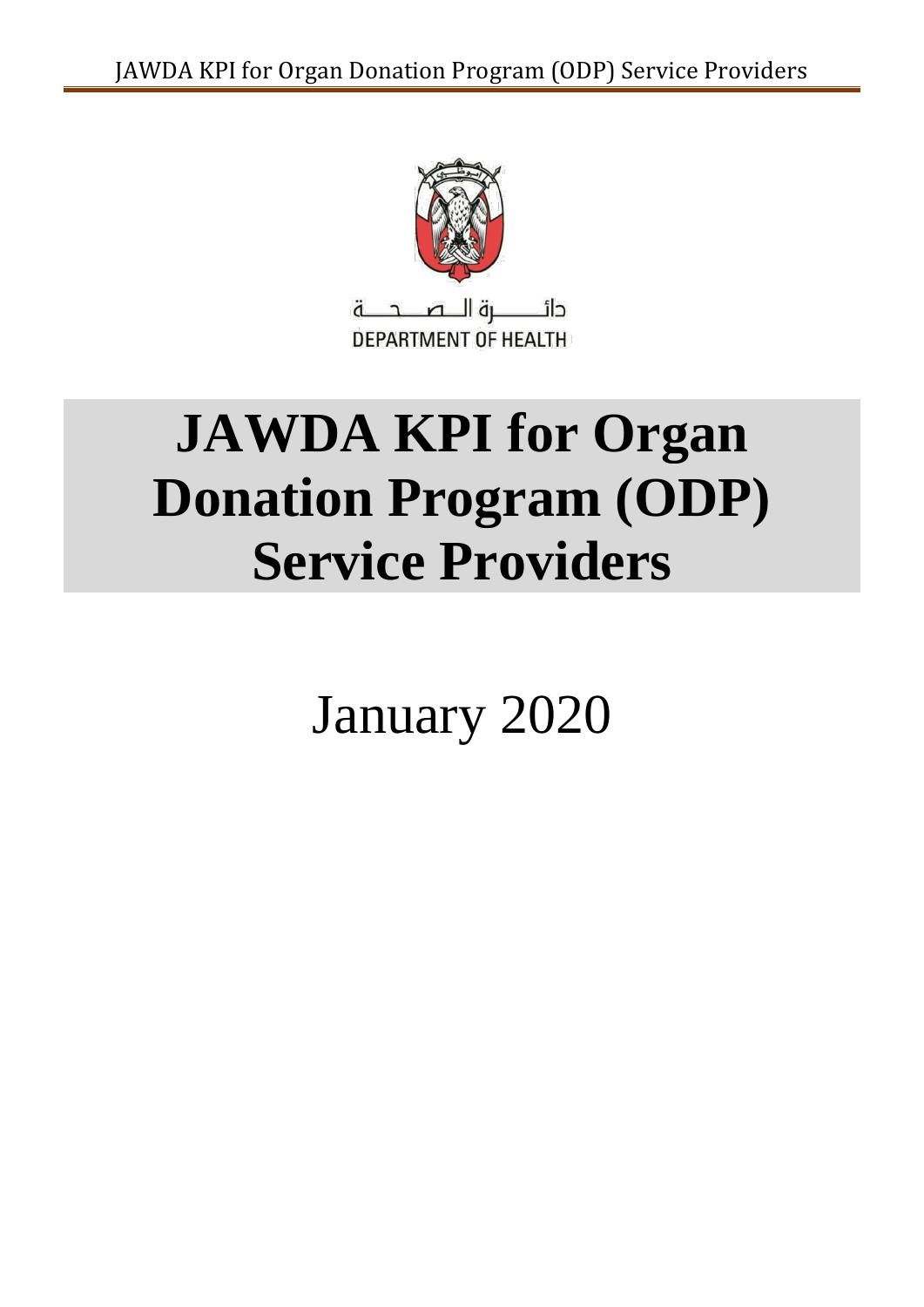# **Table of Contents**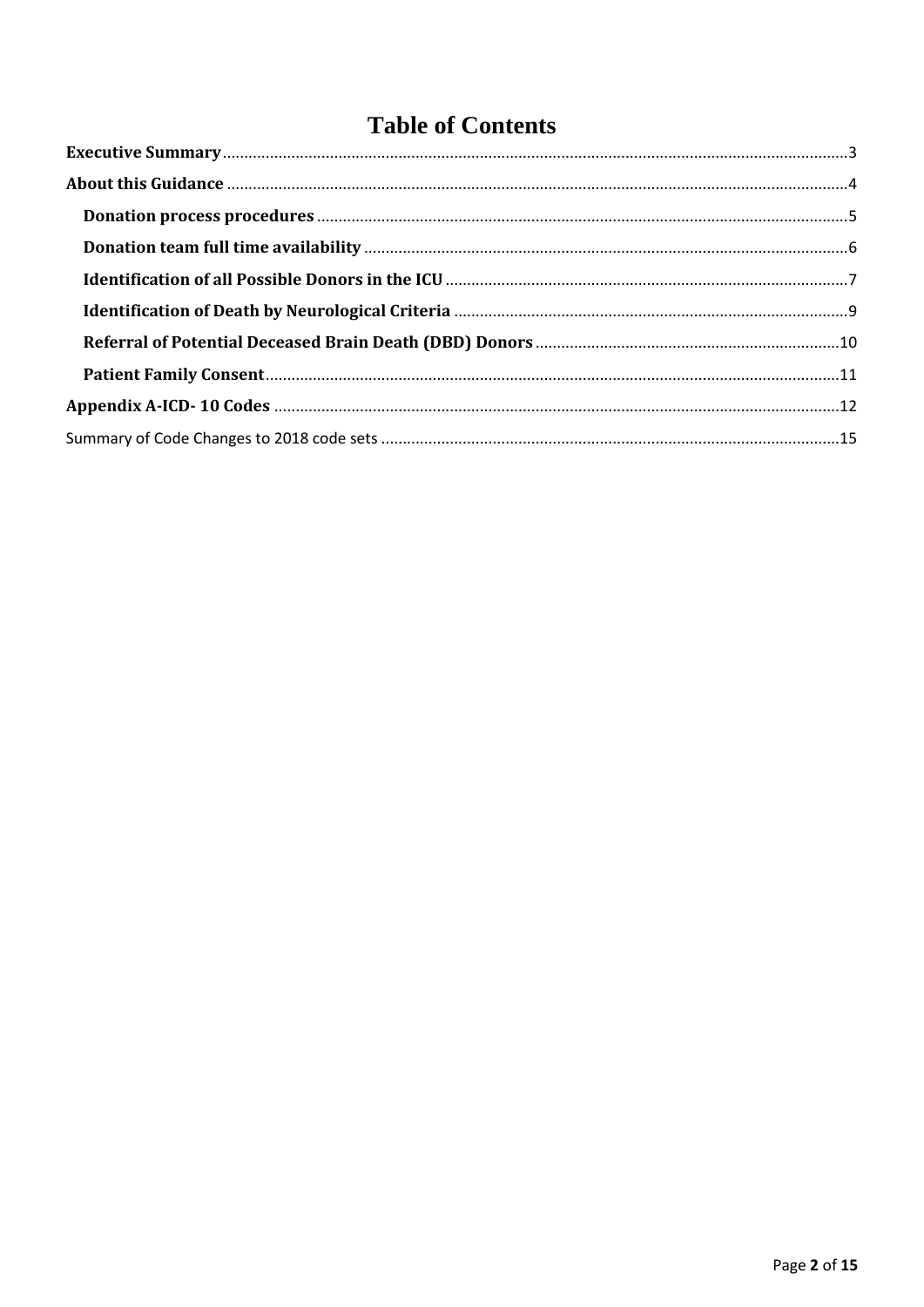# <span id="page-2-0"></span>**Executive Summary**

The Department of Health– Abu Dhabi (DOH) is the regulatory body of the healthcare sector in the Emirate of Abu Dhabi and ensures excellence in healthcare for the community by monitoring the health status of its population.

The Emirate of Abu Dhabi is experiencing a substantial growth in the number of hospitals, centers and clinics. This is ranging from school clinics and mobile units to internationally renowned specialist and tertiary academic centers. Although, access and quality of care has improved dramatically over the last couple of decades, mirroring the economic upturn and population boom of Emirate of Abu Dhabi, however challenges remain in addressing further improvements.

The main challenges that are presented with increasingly dynamic population include an aging population with increased expectation for treatment, utilization of technology and diverse workforce leading to increased complexity of healthcare provision in Abu Dhabi. All of this results in an increased and inherent risk to quality and patient safety.

DOH has developed dynamic and comprehensive quality framework in order to bring about improvements across the health sector. This guidance relates to the quality indicators that DOH is mandating the quarterly reporting against by the operating general and specialist hospitals in Abu Dhabi.

The guidance sets out the full definition and method of calculation for patient safety and clinical effectiveness indicators. For enquiries about this guidance, please contact [jawda@DoH.gov.ae](mailto:jawda@DoH.gov.ae)

This document is subject for review and therefore it is advisable to utilize online versions available on the DOH at all times.

Issued: January 2020 Published Update: Version 2, October 2021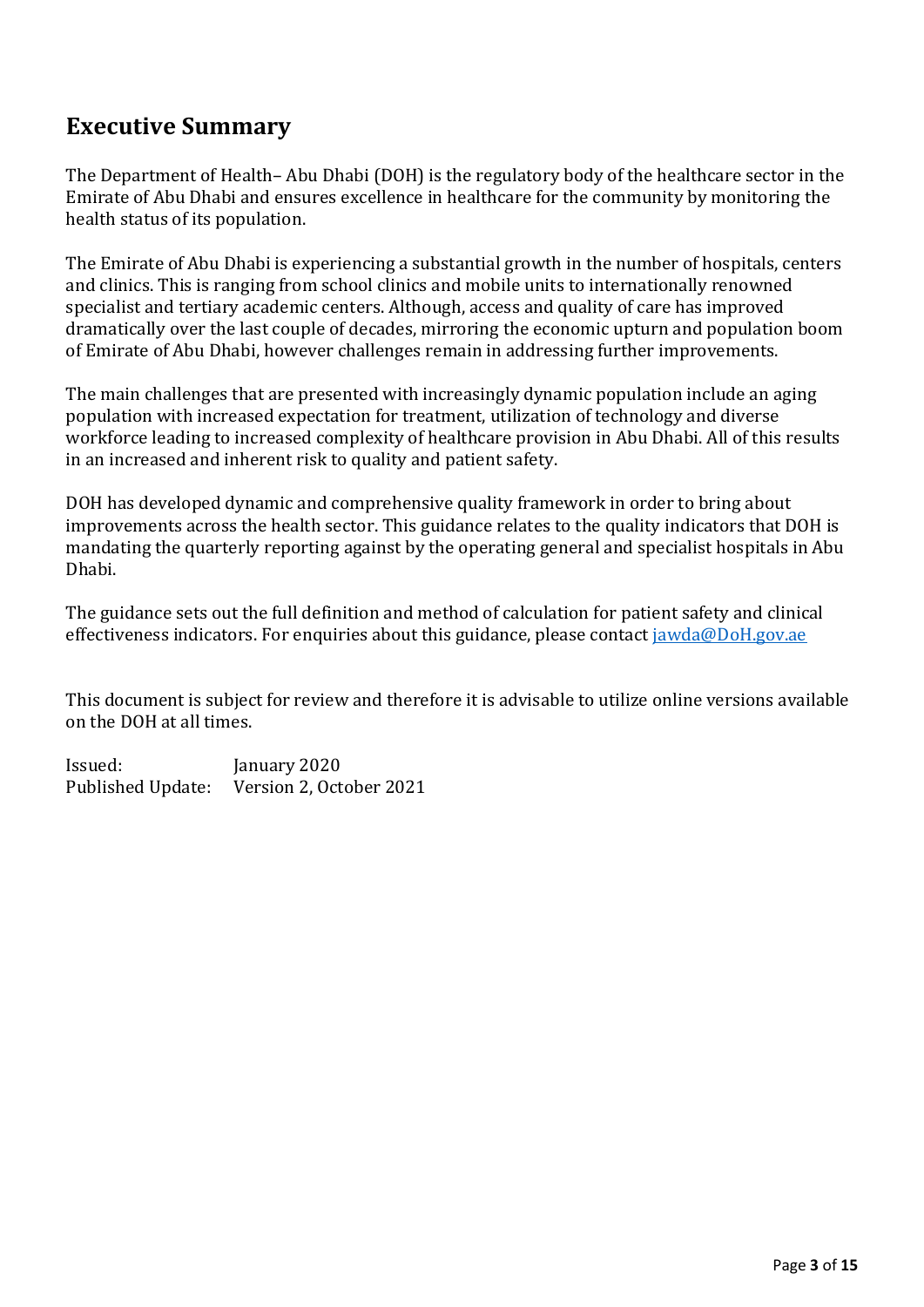# <span id="page-3-0"></span>**About this Guidance**

The guidance sets out the definitions and reporting frequency of JAWDA Organ Donation Program (ODP) performance indicators. The Department of Health (DoH), with consultation from local and international expertise of organ donation processes, has developed organ donation performance Indicators. The implementation of quality indicators in organ donation programs assure the establishment of quality procedures and consequently it guarantees increasing not only the number of organ donors but also the quality of the organs for transplant.

The Jawda KPI for brain deaths patients in this guidance include measures to monitor I.e. donation process procedures, availability of donation team, Identification of all possible donors in the ICUs and Referral of possible DBD donors, brain death identification, and patent /family consent.

#### **Who is this guidance for?**

All DoH licensed healthcare facilities providing organ donation program services in the Emirate of Abu Dhabi.

#### **How do I follow this guidance?**

Each provider will nominate one member of staff to coordinate, collect, monitor and report organ donation program quality indicators data as per communicated dates. The nominated healthcare facility lead must in the first instance e-mail their contact details (if different from previous submission) to [JAWDA@doh.gov.ae](mailto:JAWDA@doh.gov.ae/) and submit the required quarterly quality performance indicators through Jawda online portal.

#### **What are the Regulation related to this guidance?**

- Ministry Decree No 550 2017, defining criteria for diagnosing death.
- UAE Protocol for Organ Donation.
- Federal law No 5- 2016 for regulating organ and human tissue transfer and transplant.
- Federal law No 4 for Medical Liability.
- Legislation establishing the Health Sector
- As per DoH [Policy for Quality and Patient Safety](https://www.haad.ae/HAAD/LinkClick.aspx?fileticket=Jrh93s-AyUA%3d&tabid=1276) issued January 15<sup>th</sup> 2017, this guidance applies to all DoH Licensed Hospital Healthcare Facilities in the Emirate of Abu Dhabi in accordance with the requirements set out in this Standard.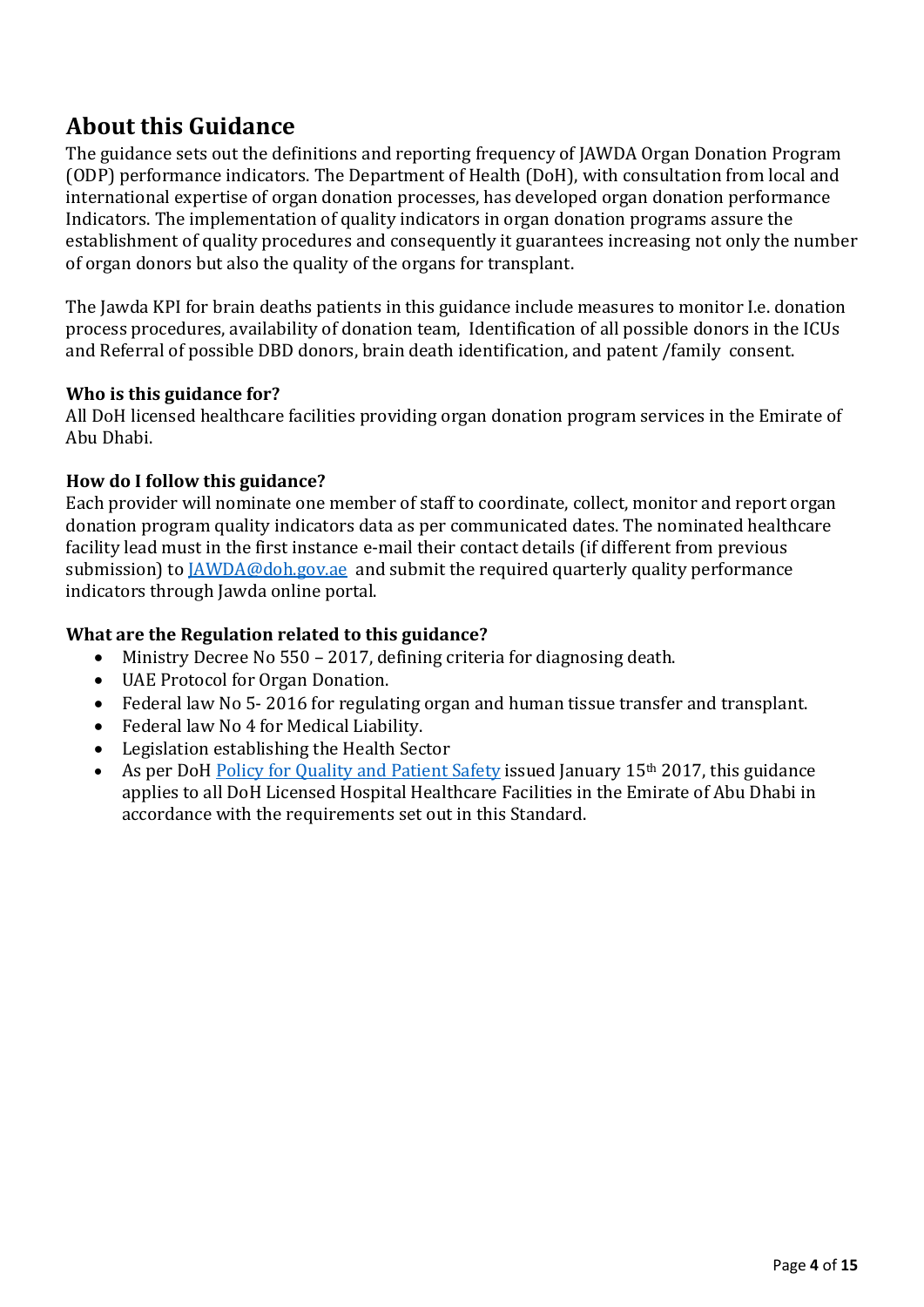<span id="page-4-0"></span>

| <b>KPI Description (title):</b>                 | <b>Donation process procedures</b>                                                                                                                                                                                                                                                                                                                                                                                                                                                                                                                                                                                                                                                                                                                                                                                                                                                                                                                                                                                                                                                                                                                                     |  |  |
|-------------------------------------------------|------------------------------------------------------------------------------------------------------------------------------------------------------------------------------------------------------------------------------------------------------------------------------------------------------------------------------------------------------------------------------------------------------------------------------------------------------------------------------------------------------------------------------------------------------------------------------------------------------------------------------------------------------------------------------------------------------------------------------------------------------------------------------------------------------------------------------------------------------------------------------------------------------------------------------------------------------------------------------------------------------------------------------------------------------------------------------------------------------------------------------------------------------------------------|--|--|
| <b>Domain</b>                                   | Quality                                                                                                                                                                                                                                                                                                                                                                                                                                                                                                                                                                                                                                                                                                                                                                                                                                                                                                                                                                                                                                                                                                                                                                |  |  |
| <b>Sub-Domain</b>                               | Effectiveness                                                                                                                                                                                                                                                                                                                                                                                                                                                                                                                                                                                                                                                                                                                                                                                                                                                                                                                                                                                                                                                                                                                                                          |  |  |
| <b>Definition:</b>                              | All the main steps of the donation process are covered by protocols and procedures<br>(Donor identification, Death declaration, Donor evaluation, Donor maintenance,<br>Family interview, Operating theatre organization, Organ packaging and<br>transportation, Communication with the Abu Dhabi Organ Donation &<br>Transplantation Center (ADODTC), Reconstruction of the donor body), which<br>ensure the proper and standardized performance of each step of the donation<br>process.<br><b>Relevant steps:</b><br>1. Donor identification<br>2. Death declaration<br>3. Donor evaluation<br>4. Donor maintenance<br>5. Family approach<br>6. Operating theatre organisation<br>7. Communication with the sharing/allocation office<br>8. Organ packaging and transportation (if applicable)<br>• Existence of protocols and procedures: Each protocol and procedure<br>must include the following information:<br>- Who performs the procedure<br>- When<br>- How<br>• The protocol is considered current if it has been developed or updated within the<br>last 3 years.<br>• The protocol should be available to all the people involved in the organ donation |  |  |
| <b>Calculation:</b>                             | process.<br>Existence of protocols and procedures for all relevant steps of the donation process<br>(Yes /100 % or No / 0%)                                                                                                                                                                                                                                                                                                                                                                                                                                                                                                                                                                                                                                                                                                                                                                                                                                                                                                                                                                                                                                            |  |  |
| Inclusion                                       | Not applicable                                                                                                                                                                                                                                                                                                                                                                                                                                                                                                                                                                                                                                                                                                                                                                                                                                                                                                                                                                                                                                                                                                                                                         |  |  |
| <b>Exclusion</b>                                | Not applicable                                                                                                                                                                                                                                                                                                                                                                                                                                                                                                                                                                                                                                                                                                                                                                                                                                                                                                                                                                                                                                                                                                                                                         |  |  |
| <b>Reporting Frequency:</b>                     | Quarterly                                                                                                                                                                                                                                                                                                                                                                                                                                                                                                                                                                                                                                                                                                                                                                                                                                                                                                                                                                                                                                                                                                                                                              |  |  |
| <b>Unit of Measure:</b>                         | Percentage                                                                                                                                                                                                                                                                                                                                                                                                                                                                                                                                                                                                                                                                                                                                                                                                                                                                                                                                                                                                                                                                                                                                                             |  |  |
| <b>International comparison</b><br>if available | Quality Criteria and Quality Indicators in Organ Donation Organ Donation European<br>Quality System (ODEQUS). University of Barcelona. Executive Agency for Health and<br>Consumers.<br><b>Quality Criteria and Quality Indicators in Organ Donation</b>                                                                                                                                                                                                                                                                                                                                                                                                                                                                                                                                                                                                                                                                                                                                                                                                                                                                                                               |  |  |
| <b>Desired direction:</b>                       | 100%                                                                                                                                                                                                                                                                                                                                                                                                                                                                                                                                                                                                                                                                                                                                                                                                                                                                                                                                                                                                                                                                                                                                                                   |  |  |
| <b>Notes for all providers</b>                  |                                                                                                                                                                                                                                                                                                                                                                                                                                                                                                                                                                                                                                                                                                                                                                                                                                                                                                                                                                                                                                                                                                                                                                        |  |  |
| Data sources and<br>guidance:                   | NOTE: The protocols' 8 sections can be part of the same document or they can be<br>independent documents, but they must be covered in order to meet the indicator.<br>These protocols could be developed by the hospital or by the region/nation. If they<br>are developed by the region/nation, the hospital should still have them available.<br>Ministry Decree No 550 - 2017, defining criteria for diagnosing death.<br>1.<br>2.<br>Standardized Critical Care Cases Notification and UAE Organ Brain Death<br>Diagnosis Protocol<br>Federal law No 5-2016 for regulating organ and human tissue transfer and<br>3.<br>transplant.<br>Federal law No 4 for Medical Liability.<br>4.<br>https://www.government.ae/en/information-and-services/health-and-<br>fitness/blood-and-organ-donation                                                                                                                                                                                                                                                                                                                                                                      |  |  |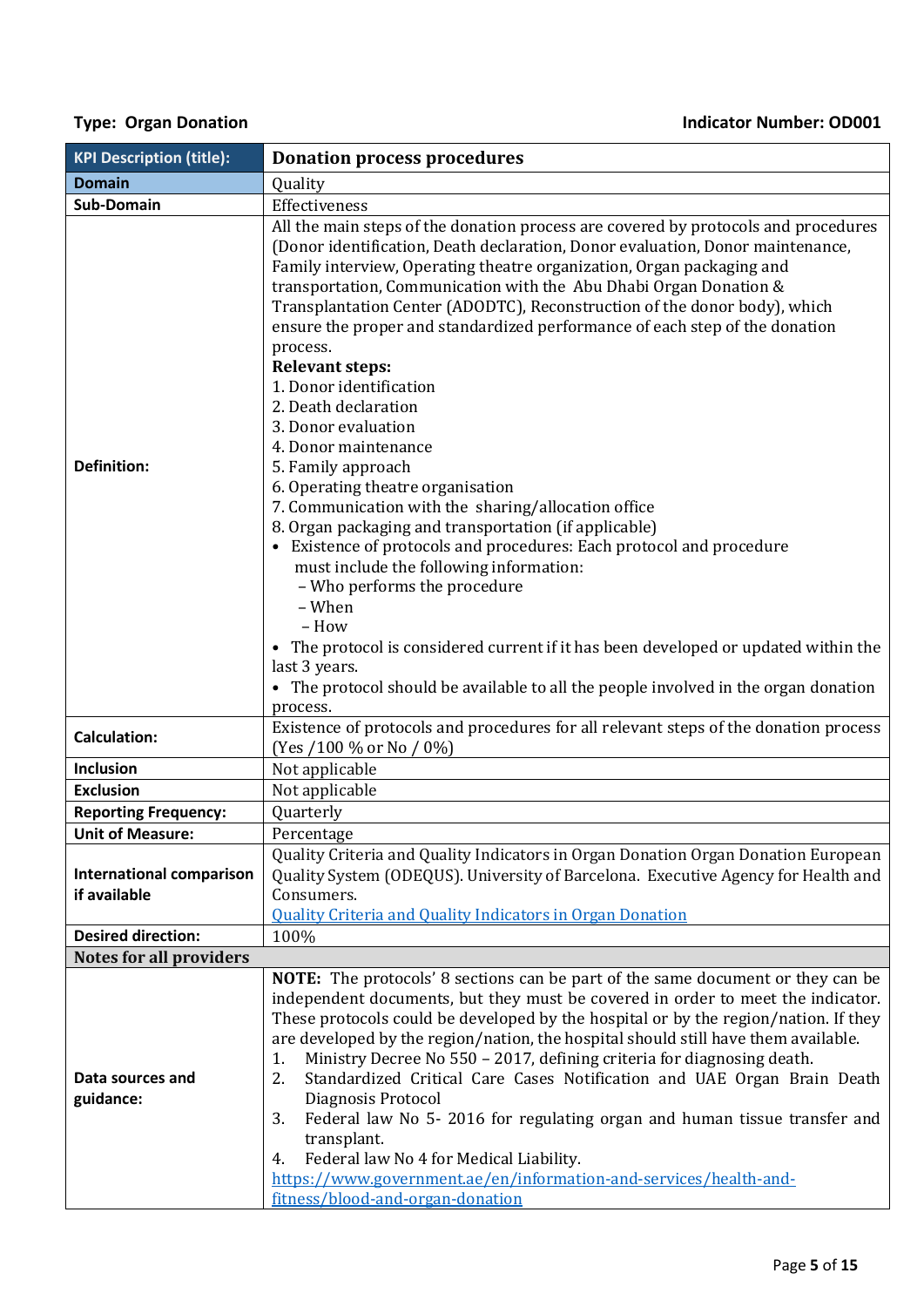### <span id="page-5-0"></span>**Type: Organ Donation**

| <b>Indicator Number: OD002</b> |
|--------------------------------|
|--------------------------------|

| <b>KPI Description (title):</b>                 | Donation team full time availability                                                                                                                                                                                                                                                                                                                                                                                                                                    |  |  |
|-------------------------------------------------|-------------------------------------------------------------------------------------------------------------------------------------------------------------------------------------------------------------------------------------------------------------------------------------------------------------------------------------------------------------------------------------------------------------------------------------------------------------------------|--|--|
| <b>Domain</b>                                   | Quality                                                                                                                                                                                                                                                                                                                                                                                                                                                                 |  |  |
| <b>Sub-Domain</b>                               | Effectiveness                                                                                                                                                                                                                                                                                                                                                                                                                                                           |  |  |
| <b>Definition:</b>                              | Organ donation is an unplanned activity. Potential donors are unstable and need<br>urgent care. Detection and management of the potential donor by the donation<br>team (DT) is needed 24/7 for the entire process, from the detection to the<br>retrieval, to avoid losing a donor. Because many things need to be done, the<br>direct implication of the DT is mandatory. DT is available in every shift every day<br>(24/7)                                          |  |  |
| <b>Calculation:</b>                             | Availability of the Donation team 24/7<br>(Yes/100% or No/0%)                                                                                                                                                                                                                                                                                                                                                                                                           |  |  |
| <b>Inclusion</b>                                | Not applicable                                                                                                                                                                                                                                                                                                                                                                                                                                                          |  |  |
| <b>Exclusion</b>                                | Not applicable                                                                                                                                                                                                                                                                                                                                                                                                                                                          |  |  |
| <b>Reporting Frequency:</b>                     | Quarterly                                                                                                                                                                                                                                                                                                                                                                                                                                                               |  |  |
| <b>Unit of Measure:</b>                         | Percentage                                                                                                                                                                                                                                                                                                                                                                                                                                                              |  |  |
| <b>International comparison</b><br>if available | Quality Criteria and Quality Indicators in Organ Donation Organ Donation<br>European Quality System (ODEQUS). University of Barcelona. Executive Agency<br>for Health and Consumers.<br><b>Quality Criteria and Quality Indicators in Organ Donation</b>                                                                                                                                                                                                                |  |  |
| <b>Desired direction:</b>                       | 100%                                                                                                                                                                                                                                                                                                                                                                                                                                                                    |  |  |
| <b>Notes for all providers</b>                  |                                                                                                                                                                                                                                                                                                                                                                                                                                                                         |  |  |
| Data sources and<br>guidance:                   | NOTE:<br>The physical presence of the DT is not necessarily 24 hours a day in hospitals<br>with a low activity of donation. They can be on call at least part of the day.<br>Documentation about the organisation of the Donor Team (ICU Director and<br>$\bullet$<br>ICU Nurse as minimum) in the hospital.<br>Documentation from the Human Resources Department, for example,<br>$\bullet$<br>contracts, organisational charts, job descriptions, call schedule, etc. |  |  |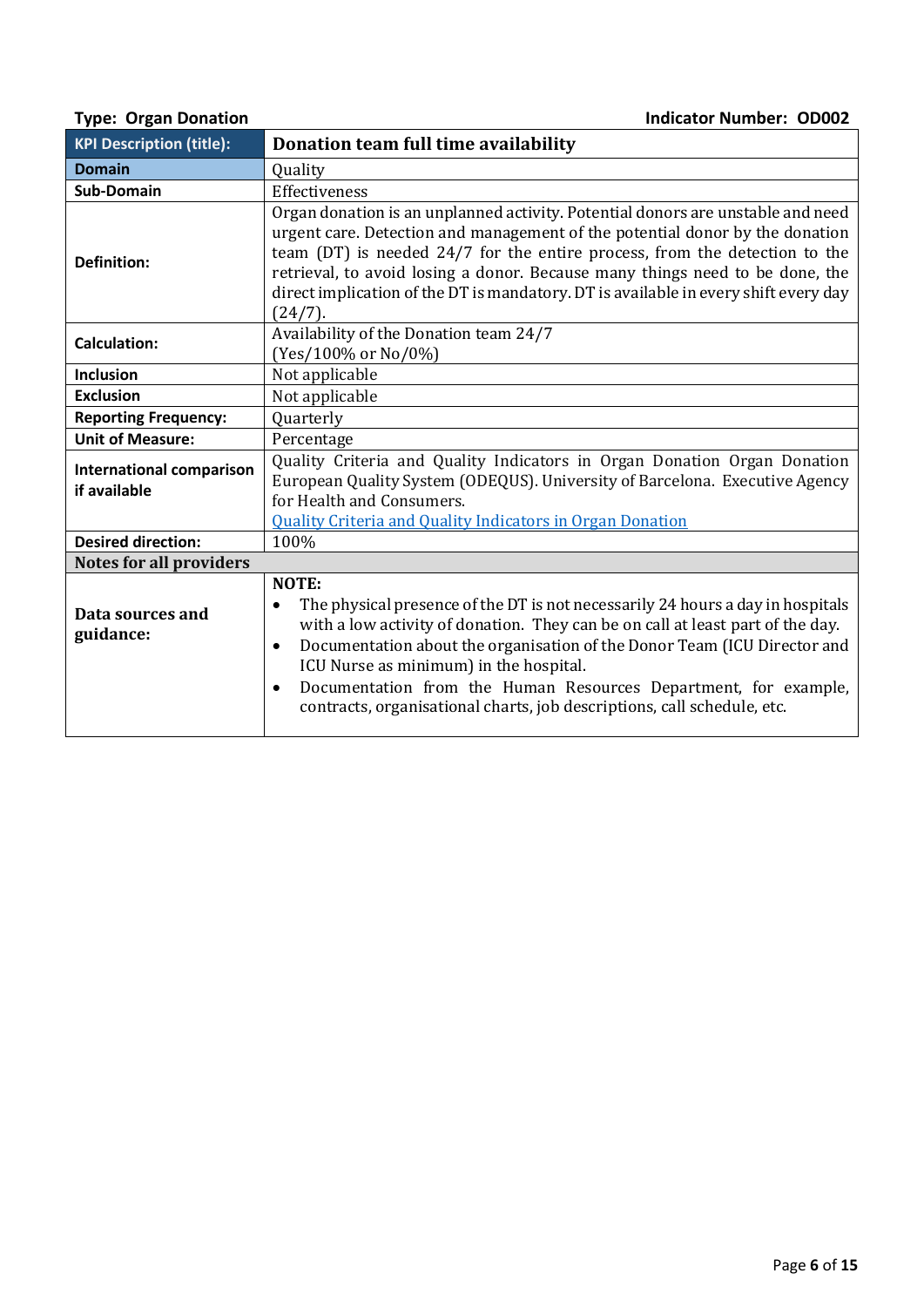<span id="page-6-0"></span>

| <b>KPI Description (title):</b>       | <b>Identification of all Possible Donors in the ICU</b>                                                                                                                                                                                                                                                                                                                                                                                                                                                                                                                                                                                                                                                                                                                                                                                                                                                                                                                                                                                                                                                                                                                                                                                                                                                                                                                                                                                                                                                                                                                                                                                                                                                                                                                                                                                                                                                                                                                                                                                                                                                                                                                                                                                                                                                                                                                                                                                                                                                                                                                                                                                                                                                        |
|---------------------------------------|----------------------------------------------------------------------------------------------------------------------------------------------------------------------------------------------------------------------------------------------------------------------------------------------------------------------------------------------------------------------------------------------------------------------------------------------------------------------------------------------------------------------------------------------------------------------------------------------------------------------------------------------------------------------------------------------------------------------------------------------------------------------------------------------------------------------------------------------------------------------------------------------------------------------------------------------------------------------------------------------------------------------------------------------------------------------------------------------------------------------------------------------------------------------------------------------------------------------------------------------------------------------------------------------------------------------------------------------------------------------------------------------------------------------------------------------------------------------------------------------------------------------------------------------------------------------------------------------------------------------------------------------------------------------------------------------------------------------------------------------------------------------------------------------------------------------------------------------------------------------------------------------------------------------------------------------------------------------------------------------------------------------------------------------------------------------------------------------------------------------------------------------------------------------------------------------------------------------------------------------------------------------------------------------------------------------------------------------------------------------------------------------------------------------------------------------------------------------------------------------------------------------------------------------------------------------------------------------------------------------------------------------------------------------------------------------------------------|
| <b>Domain</b>                         | Quality                                                                                                                                                                                                                                                                                                                                                                                                                                                                                                                                                                                                                                                                                                                                                                                                                                                                                                                                                                                                                                                                                                                                                                                                                                                                                                                                                                                                                                                                                                                                                                                                                                                                                                                                                                                                                                                                                                                                                                                                                                                                                                                                                                                                                                                                                                                                                                                                                                                                                                                                                                                                                                                                                                        |
| Sub-Domain                            | Efficiency, effectiveness                                                                                                                                                                                                                                                                                                                                                                                                                                                                                                                                                                                                                                                                                                                                                                                                                                                                                                                                                                                                                                                                                                                                                                                                                                                                                                                                                                                                                                                                                                                                                                                                                                                                                                                                                                                                                                                                                                                                                                                                                                                                                                                                                                                                                                                                                                                                                                                                                                                                                                                                                                                                                                                                                      |
| <b>Definition:</b>                    | Percentage of comatose patients with devastating cerebral lesion admitted to the ICU<br>who are identified and reviewed by the Organ Donation Champion within 24 hours of<br>meeting the clinical criteria.<br>Justification:<br>Identification of potential organ donors in the ICU is a critical step of the donation<br>process. The monitoring of referred patients with death by neurological criteria may<br>underestimate the real number of possible deceased after death by neurological<br>criteria donors. Obtaining more reliable data depends on monitoring all comatose<br>patients with acute cerebral lesion who are admitted to the ICU, will help to identify<br>the subgroup of patients who meet the brain-death criteria.<br>Identification of potential organ donors will be enhanced by establishing robust<br>communication between Donation Champion and the ICU Unit personnel (Physicians<br>& Nurses), and having smart electronic solutions such efficient trigger or alert system.<br>Measurement of this trigger-capacity may represent a major target for quality<br>improvement.<br><b>Explanation of terms:</b><br>Criteria for identification of Critical Care Cases who are possible organ donor:<br>GCS < 8 and intubated and devastating cerebral lesion (as per definition below and<br>ICD 10 codes, Appendix A).<br>Organ Donation Champion(s): ICU nurse, Intensivist or other qualified clinical staff<br>as assigned Health Care Facility Management.<br><b>Comatose patients:</b> GCS<8 on admission to the hospital or during ICU management<br>reasonably not caused by sedation.<br><b>Devastating cerebral lesion:</b> Any cerebral lesion potentially causing (or being co-<br>factor of or complication) death by neurological criteria in ICU. This also includes:<br>Acute cerebral lesion (brain trauma, postanoxic, stroke etc.) that supervenes as<br>a complication.<br>Sub-acute or chronic disorders such as brain tumors when spontaneous or<br>postoperative intracranial hypertension, hemorrhagic and cerebral oedema<br>occur.<br>Patient identification: Patient with devastating cerebral lesion admitted to the ICU<br>who are identified and reviewed by the Donation Champion within 24 hours of<br>meeting the clinical criteria.<br>Identified patients are documented in a registry (in which clinical data and the time<br>of triggering are reported) that is maintained by the Organ Donation Champion.<br>Donor hospital: Any hospital with Intensive Care Unit.<br><b>Possible Deceased Brain Death (DBD) Donor:</b> A patient with a devastating brain<br>injury or lesion and apparently medically suitable for organ donation. |
| <b>Calculation:</b>                   | Number of comatose patients with devastating cerebral lesion admitted to the ICU who<br>are identified and reviewed by the Organ Donation Champion within 24 hours of<br>meeting criteria<br>Number of comatose patients with devastating cerebral lesion admitted to the ICU<br>meeting the criteria for identification of critical care cases                                                                                                                                                                                                                                                                                                                                                                                                                                                                                                                                                                                                                                                                                                                                                                                                                                                                                                                                                                                                                                                                                                                                                                                                                                                                                                                                                                                                                                                                                                                                                                                                                                                                                                                                                                                                                                                                                                                                                                                                                                                                                                                                                                                                                                                                                                                                                                |
| <b>Inclusion</b>                      | All comatose patients with devastating cerebral lesion admitted to the Intensive Care<br>Unit.                                                                                                                                                                                                                                                                                                                                                                                                                                                                                                                                                                                                                                                                                                                                                                                                                                                                                                                                                                                                                                                                                                                                                                                                                                                                                                                                                                                                                                                                                                                                                                                                                                                                                                                                                                                                                                                                                                                                                                                                                                                                                                                                                                                                                                                                                                                                                                                                                                                                                                                                                                                                                 |
| <b>Exclusion</b>                      | Patients not meeting inclusion criteria as specified                                                                                                                                                                                                                                                                                                                                                                                                                                                                                                                                                                                                                                                                                                                                                                                                                                                                                                                                                                                                                                                                                                                                                                                                                                                                                                                                                                                                                                                                                                                                                                                                                                                                                                                                                                                                                                                                                                                                                                                                                                                                                                                                                                                                                                                                                                                                                                                                                                                                                                                                                                                                                                                           |
| <b>Reporting</b><br><b>Frequency:</b> | Quarterly                                                                                                                                                                                                                                                                                                                                                                                                                                                                                                                                                                                                                                                                                                                                                                                                                                                                                                                                                                                                                                                                                                                                                                                                                                                                                                                                                                                                                                                                                                                                                                                                                                                                                                                                                                                                                                                                                                                                                                                                                                                                                                                                                                                                                                                                                                                                                                                                                                                                                                                                                                                                                                                                                                      |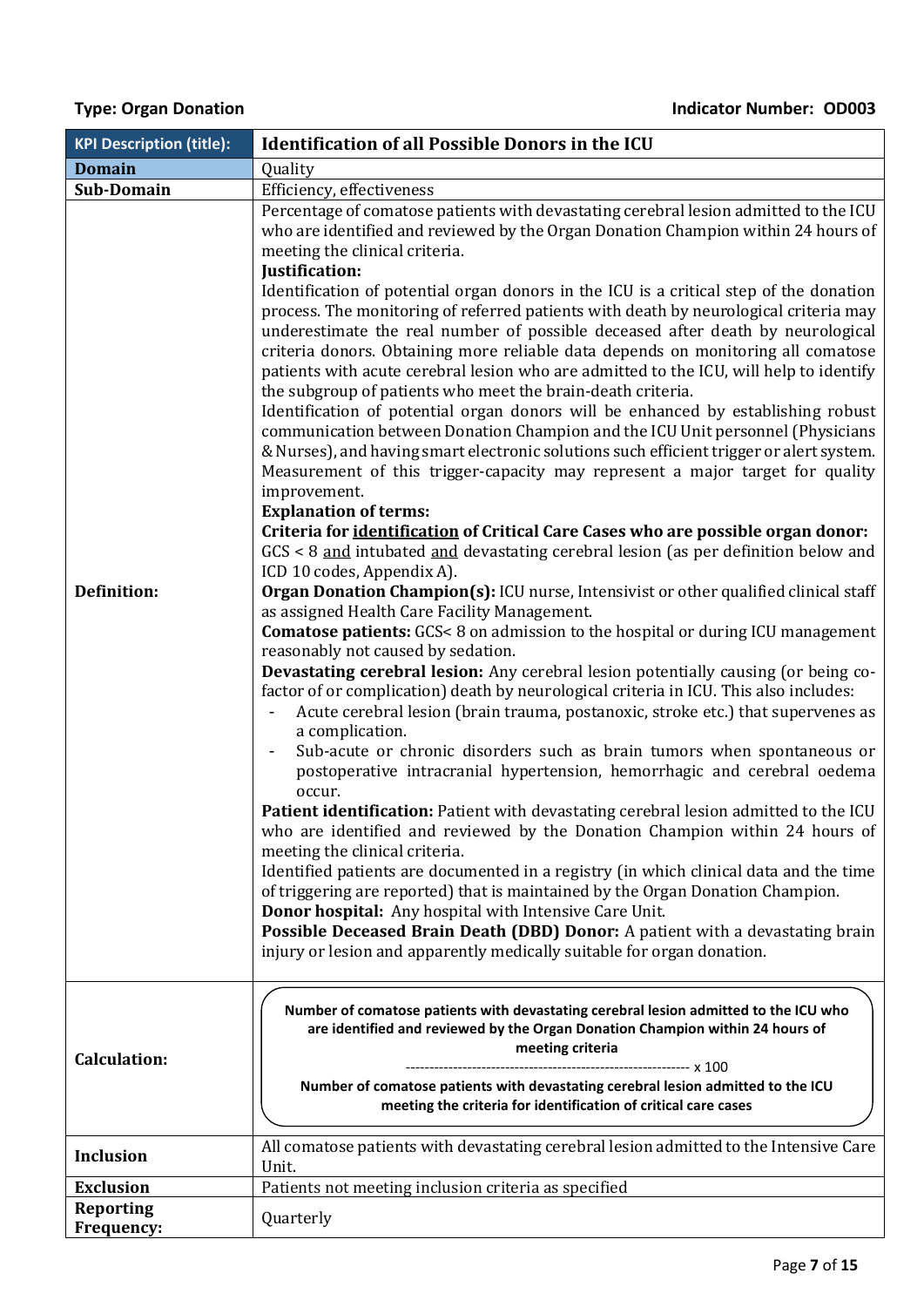| <b>Unit of Measure:</b>        | Percentage                                                                                                                                                                                                                                                                                                                                                                                                                                                                      |  |  |  |
|--------------------------------|---------------------------------------------------------------------------------------------------------------------------------------------------------------------------------------------------------------------------------------------------------------------------------------------------------------------------------------------------------------------------------------------------------------------------------------------------------------------------------|--|--|--|
| <b>International</b>           | Quality Criteria and Quality Indicators in Organ Donation Organ Donation European                                                                                                                                                                                                                                                                                                                                                                                               |  |  |  |
| comparison if                  | Quality System (ODEQUS). University of Barcelona. Executive Agency for Health and                                                                                                                                                                                                                                                                                                                                                                                               |  |  |  |
| available                      | Consumers.                                                                                                                                                                                                                                                                                                                                                                                                                                                                      |  |  |  |
|                                | <b>Quality Criteria and Quality Indicators in Organ Donation</b>                                                                                                                                                                                                                                                                                                                                                                                                                |  |  |  |
| <b>Desired direction:</b>      | 75%                                                                                                                                                                                                                                                                                                                                                                                                                                                                             |  |  |  |
| <b>Notes for all providers</b> |                                                                                                                                                                                                                                                                                                                                                                                                                                                                                 |  |  |  |
| Data sources and<br>guidance:  | ICU clinical charts (review).<br>Ministry Decree No 550 - 2017, defining criteria for diagnosing death.<br>1.<br>2.<br>Standardized Critical Care Cases Notification and UAE Organ Brain Death<br>Diagnosis Protocol<br>Federal law No 5-2016 for regulating organ and human tissue transfer and<br>3.<br>transplant.<br>Federal law No 4 for Medical Liability.<br>4.<br>https://www.government.ae/en/information-and-services/health-and-<br>fitness/blood-and-organ-donation |  |  |  |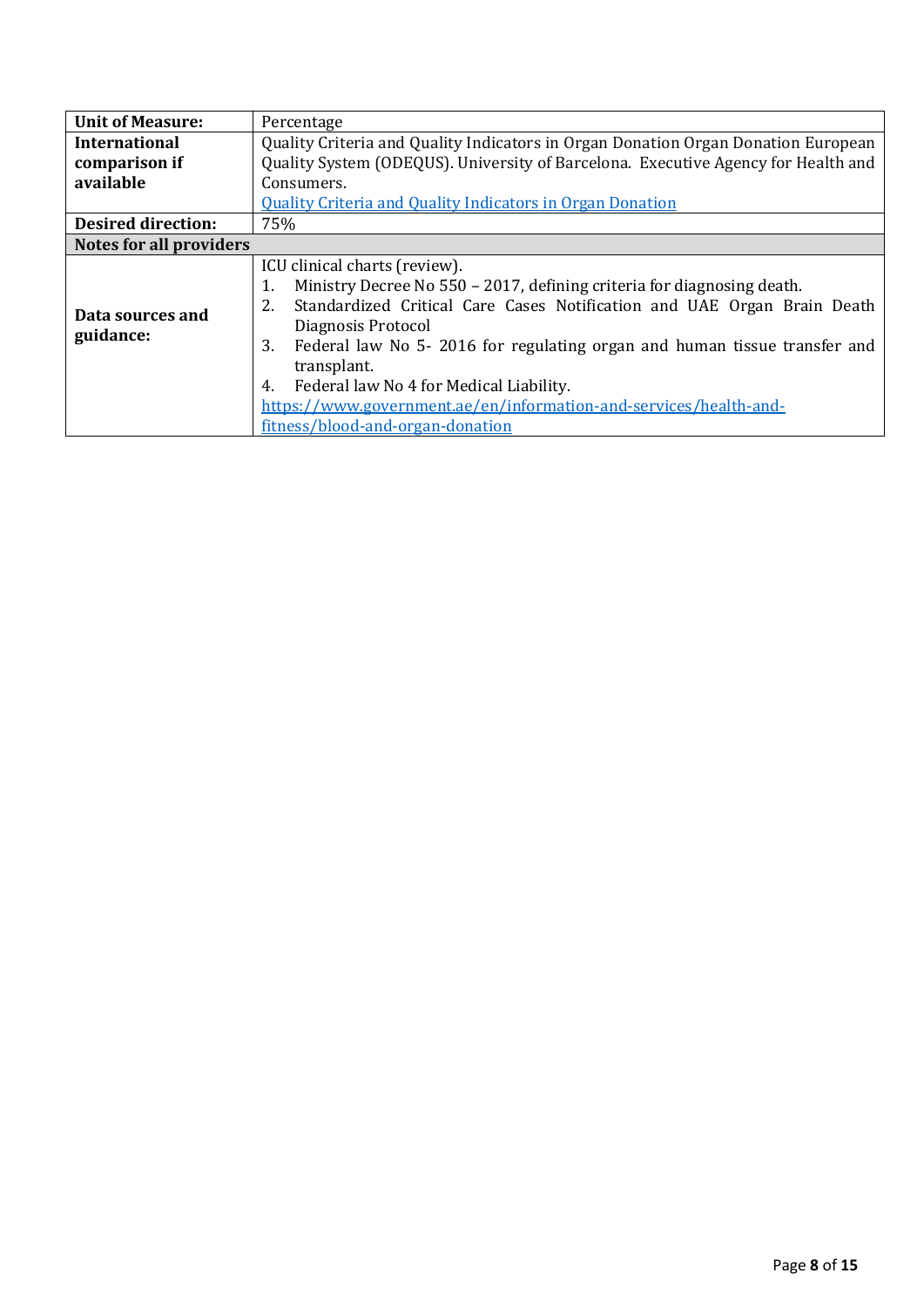<span id="page-8-0"></span>

| <b>KPI</b> Description<br>(title): | <b>Identification of Death by Neurological Criteria</b>                                                                                                                                                                                                                                                                                                                                                                                                                                                                                                                                                                                                                                                                                                                                                                                                                                                                                                                                                                                                                                                                                                                                                                                                                                                                                                                                                                                                                                                                                                                                                                                                                                                                                                                                                                                                                                                                                                  |
|------------------------------------|----------------------------------------------------------------------------------------------------------------------------------------------------------------------------------------------------------------------------------------------------------------------------------------------------------------------------------------------------------------------------------------------------------------------------------------------------------------------------------------------------------------------------------------------------------------------------------------------------------------------------------------------------------------------------------------------------------------------------------------------------------------------------------------------------------------------------------------------------------------------------------------------------------------------------------------------------------------------------------------------------------------------------------------------------------------------------------------------------------------------------------------------------------------------------------------------------------------------------------------------------------------------------------------------------------------------------------------------------------------------------------------------------------------------------------------------------------------------------------------------------------------------------------------------------------------------------------------------------------------------------------------------------------------------------------------------------------------------------------------------------------------------------------------------------------------------------------------------------------------------------------------------------------------------------------------------------------|
| <b>Domain</b>                      | Quality                                                                                                                                                                                                                                                                                                                                                                                                                                                                                                                                                                                                                                                                                                                                                                                                                                                                                                                                                                                                                                                                                                                                                                                                                                                                                                                                                                                                                                                                                                                                                                                                                                                                                                                                                                                                                                                                                                                                                  |
| Sub-Domain                         | Effectiveness, continuity of care                                                                                                                                                                                                                                                                                                                                                                                                                                                                                                                                                                                                                                                                                                                                                                                                                                                                                                                                                                                                                                                                                                                                                                                                                                                                                                                                                                                                                                                                                                                                                                                                                                                                                                                                                                                                                                                                                                                        |
| <b>Definition:</b>                 | Percentage of deaths of patients with devastating cerebral injury or lesion (DCIL)<br>declared dead by neurological criteria.<br>Justification: Not all patients who die after a devastating cerebral injury or lesion (DCIL)<br>do so in death by neurological criteria. Proper treatment of patients with DCL increases<br>their chances of recovery and at the same time increases the chances that if they die, they<br>do so in death by neurological criteria. An index reflecting the % of deaths of patients with<br>devastating cerebral injury lesion declared brain dead will not only reflect the awareness<br>of the healthcare personnel about donation, but also the appropriateness of the treatment.<br>Both aspects refer to the ICU personnel.<br><b>Explanation of terms:</b><br>Devastating cerebral injury or lesion (DCIL): any cerebral lesion potentially causing<br>(or being a co-factor or complication of) death by neurological criteria in the ICU. This<br>is also includes:<br>An acute cerebral lesion that supervenes as a complication such as (Postanoxic, Stroke.<br>Etc.)<br>Sub-acute Or chronic disorders such as Brain Tumors when spontaneous on<br>postoperative intracranial hypertension, hemorrhagic & cerebral oedema.<br>ICD 10 codes for acute cerebral lesion are listed in Appendix A.<br>• Dead by neurological criteria: patient who died after a devastating cerebral injury<br>lesion and who has been declared dead according to neurologic criteria as stipulated by<br>UAE laws and regulation.<br>For additional guidance regarding confirmation of death by neurological criteria, follow the<br>UAE Protocol For Organ Donation: Standardized Critical Care Cases Notification and<br>Referral of Possible Deceased Organ Donor <sup>2</sup> .<br>Potential Deceased Brain Death (DBD) Donor: A person whose clinical condition is<br>suspected to fulfill death by neurological criteria. |
| <b>Calculation:</b>                | Number of deaths of patients with DCIL declared dead by neurological criteria<br>Total number of Deaths of patients with DCIL                                                                                                                                                                                                                                                                                                                                                                                                                                                                                                                                                                                                                                                                                                                                                                                                                                                                                                                                                                                                                                                                                                                                                                                                                                                                                                                                                                                                                                                                                                                                                                                                                                                                                                                                                                                                                            |
| Inclusion                          | All dead by neurological criteria patients with DCIL occurring in the ICU.                                                                                                                                                                                                                                                                                                                                                                                                                                                                                                                                                                                                                                                                                                                                                                                                                                                                                                                                                                                                                                                                                                                                                                                                                                                                                                                                                                                                                                                                                                                                                                                                                                                                                                                                                                                                                                                                               |
| <b>Exclusion</b>                   | Patients not meeting inclusion criteria as specified                                                                                                                                                                                                                                                                                                                                                                                                                                                                                                                                                                                                                                                                                                                                                                                                                                                                                                                                                                                                                                                                                                                                                                                                                                                                                                                                                                                                                                                                                                                                                                                                                                                                                                                                                                                                                                                                                                     |
| <b>Reporting</b><br>Frequency:     | Quarterly                                                                                                                                                                                                                                                                                                                                                                                                                                                                                                                                                                                                                                                                                                                                                                                                                                                                                                                                                                                                                                                                                                                                                                                                                                                                                                                                                                                                                                                                                                                                                                                                                                                                                                                                                                                                                                                                                                                                                |
| <b>Unit of Measure:</b>            | Percentage                                                                                                                                                                                                                                                                                                                                                                                                                                                                                                                                                                                                                                                                                                                                                                                                                                                                                                                                                                                                                                                                                                                                                                                                                                                                                                                                                                                                                                                                                                                                                                                                                                                                                                                                                                                                                                                                                                                                               |
| <b>International</b>               | Quality Criteria and Quality Indicators in Organ Donation Organ Donation European                                                                                                                                                                                                                                                                                                                                                                                                                                                                                                                                                                                                                                                                                                                                                                                                                                                                                                                                                                                                                                                                                                                                                                                                                                                                                                                                                                                                                                                                                                                                                                                                                                                                                                                                                                                                                                                                        |
| comparison if                      | Quality System (ODEQUS). University of Barcelona. Executive Agency for Health and                                                                                                                                                                                                                                                                                                                                                                                                                                                                                                                                                                                                                                                                                                                                                                                                                                                                                                                                                                                                                                                                                                                                                                                                                                                                                                                                                                                                                                                                                                                                                                                                                                                                                                                                                                                                                                                                        |
| available                          | Consumers.                                                                                                                                                                                                                                                                                                                                                                                                                                                                                                                                                                                                                                                                                                                                                                                                                                                                                                                                                                                                                                                                                                                                                                                                                                                                                                                                                                                                                                                                                                                                                                                                                                                                                                                                                                                                                                                                                                                                               |
|                                    | <b>Quality Criteria and Quality Indicators in Organ Donation</b>                                                                                                                                                                                                                                                                                                                                                                                                                                                                                                                                                                                                                                                                                                                                                                                                                                                                                                                                                                                                                                                                                                                                                                                                                                                                                                                                                                                                                                                                                                                                                                                                                                                                                                                                                                                                                                                                                         |
| <b>Desired direction:</b>          | 50%                                                                                                                                                                                                                                                                                                                                                                                                                                                                                                                                                                                                                                                                                                                                                                                                                                                                                                                                                                                                                                                                                                                                                                                                                                                                                                                                                                                                                                                                                                                                                                                                                                                                                                                                                                                                                                                                                                                                                      |
|                                    | <b>Notes for all providers</b>                                                                                                                                                                                                                                                                                                                                                                                                                                                                                                                                                                                                                                                                                                                                                                                                                                                                                                                                                                                                                                                                                                                                                                                                                                                                                                                                                                                                                                                                                                                                                                                                                                                                                                                                                                                                                                                                                                                           |
| Data sources and<br>guidance:      | Medical records review.<br>Ministry Decree No 550 - 2017, defining criteria for diagnosing death.<br>1.<br>Standardized Critical Care Cases Notification and UAE Organ Brain Death Diagnosis<br>2.<br>Protocol<br>3. Federal law No 5-2016 for regulating organ and human tissue transfer and transplant.<br>4. Federal law No 4 for Medical Liability.<br>https://www.government.ae/en/information-and-services/health-and-                                                                                                                                                                                                                                                                                                                                                                                                                                                                                                                                                                                                                                                                                                                                                                                                                                                                                                                                                                                                                                                                                                                                                                                                                                                                                                                                                                                                                                                                                                                             |
|                                    | fitness/blood-and-organ-donation                                                                                                                                                                                                                                                                                                                                                                                                                                                                                                                                                                                                                                                                                                                                                                                                                                                                                                                                                                                                                                                                                                                                                                                                                                                                                                                                                                                                                                                                                                                                                                                                                                                                                                                                                                                                                                                                                                                         |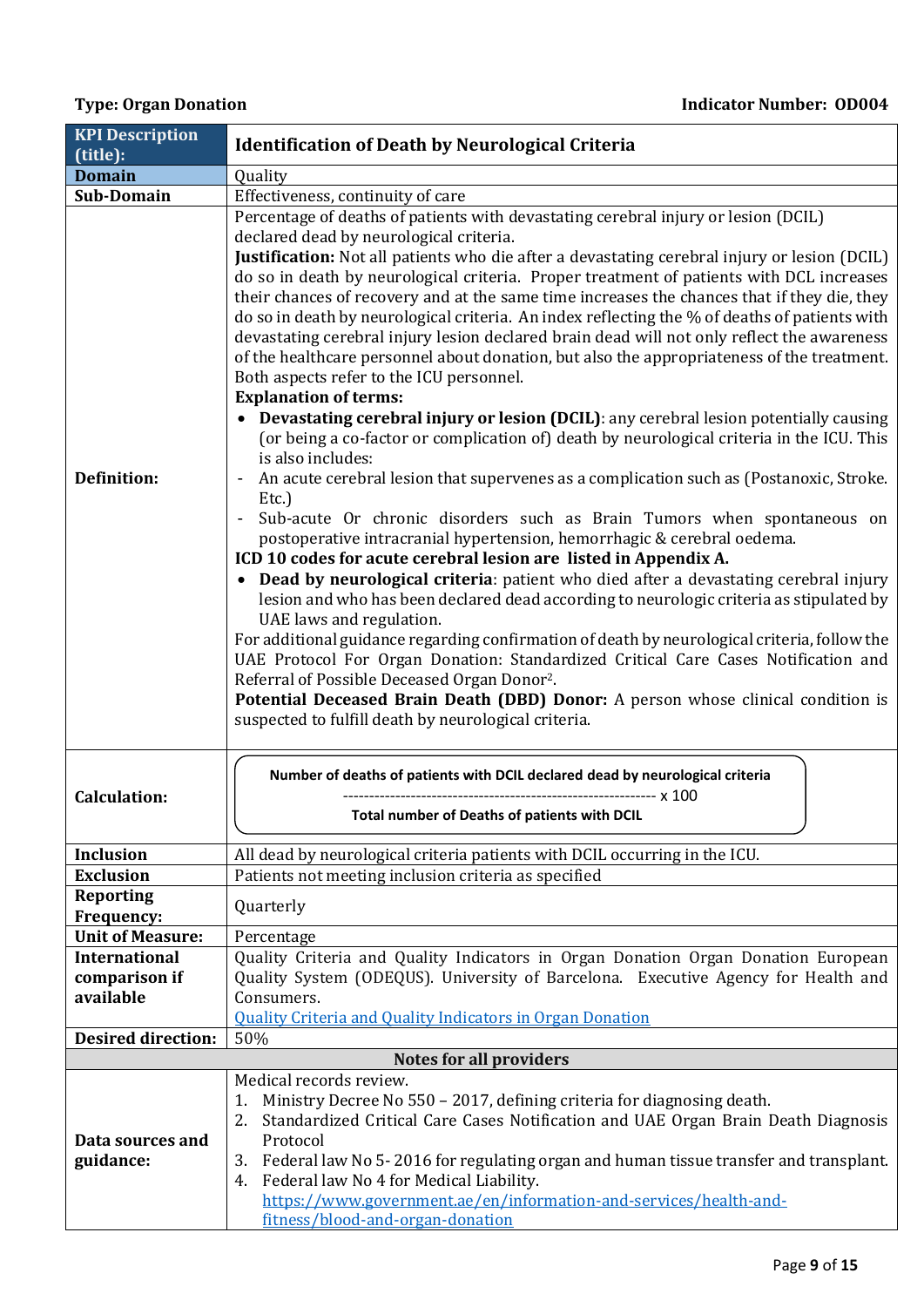<span id="page-9-0"></span>

| <b>KPI Description (title):</b> | <b>Referral of Potential Deceased Brain Death (DBD) Donors</b>                                                                                                                                                                                                                                                                                                                                                                                                                                                                                                                                                                                                                      |  |  |
|---------------------------------|-------------------------------------------------------------------------------------------------------------------------------------------------------------------------------------------------------------------------------------------------------------------------------------------------------------------------------------------------------------------------------------------------------------------------------------------------------------------------------------------------------------------------------------------------------------------------------------------------------------------------------------------------------------------------------------|--|--|
| <b>Domain</b>                   | Quality                                                                                                                                                                                                                                                                                                                                                                                                                                                                                                                                                                                                                                                                             |  |  |
| Sub-Domain                      | Effectiveness                                                                                                                                                                                                                                                                                                                                                                                                                                                                                                                                                                                                                                                                       |  |  |
|                                 | Percentage of potential Deceased Brain Death (DBD) Donor who are referred<br>to the Abu Dhabi Organ Donation & Transplantation Center (ADODTC).<br>Justification:<br>The lack of donor identification by the donation systems is one of the main<br>causes of donor losses. The implementation of an alert system for the referral<br>of all possible donors to the Donation Team will maximize donor<br>identification.                                                                                                                                                                                                                                                            |  |  |
| <b>Definition:</b>              | <b>Explanation of terms:</b><br>Criteria for referral of Critical Care Cases who are potential DBD donor:<br>$GCS < 5$ and intubated and devastating cerebral lesion (ICD 10 codes,<br>Appendix A).<br>Potential Deceased Brain Death (DBD) Donor: A person whose clinical<br>condition is suspected to fulfill death by neurological criteria.<br><b>Donor Referral:</b> Act by which the Organ Donation Champion communicates<br>with the ADODTC regarding the identified patient as a potential donor. The<br>referral could occur through a written document, a phone call or any other<br>message transmission media, and there should be a written record of the<br>referral. |  |  |
|                                 | Patient referred: Patient with devastating cerebral lesion admitted to the<br>ICU who are reported to the ADODTC as soon as they meet the clinical criteria<br>for referral. Any local trigger or warning system can be used. Referred<br>patients are documented in a registry (in which clinical data and the time of<br>triggering are reported) that is maintained by the Organ Donation Champion.                                                                                                                                                                                                                                                                              |  |  |
| <b>Calculation:</b>             | Number of potential DBD Donors referred to ADODTC<br>Total number of potential DBD Donors meeting the criteria for referral                                                                                                                                                                                                                                                                                                                                                                                                                                                                                                                                                         |  |  |
| Inclusion                       | All patient with a devastating brain injury or lesion and apparently medically<br>suitable for organ donation.                                                                                                                                                                                                                                                                                                                                                                                                                                                                                                                                                                      |  |  |
| <b>Exclusion</b>                | Patients not meeting inclusion criteria as specified.                                                                                                                                                                                                                                                                                                                                                                                                                                                                                                                                                                                                                               |  |  |
| <b>Reporting Frequency:</b>     | Quarterly                                                                                                                                                                                                                                                                                                                                                                                                                                                                                                                                                                                                                                                                           |  |  |
| <b>Unit of Measure:</b>         | Percentage                                                                                                                                                                                                                                                                                                                                                                                                                                                                                                                                                                                                                                                                          |  |  |
| <b>International</b>            | Quality Criteria and Quality Indicators in Organ Donation Organ Donation                                                                                                                                                                                                                                                                                                                                                                                                                                                                                                                                                                                                            |  |  |
| comparison if<br>available      | European Quality System (ODEQUS). University of Barcelona. Executive<br>Agency for Health and Consumers.                                                                                                                                                                                                                                                                                                                                                                                                                                                                                                                                                                            |  |  |
|                                 | <b>Quality Criteria and Quality Indicators in Organ Donation</b>                                                                                                                                                                                                                                                                                                                                                                                                                                                                                                                                                                                                                    |  |  |
| <b>Desired direction:</b>       | 100%                                                                                                                                                                                                                                                                                                                                                                                                                                                                                                                                                                                                                                                                                |  |  |
| <b>Notes for all providers</b>  |                                                                                                                                                                                                                                                                                                                                                                                                                                                                                                                                                                                                                                                                                     |  |  |
| Data sources and<br>guidance:   | Medical records, Organ Donation Unit referral registry.<br>Ministry Decree No 550 - 2017, defining criteria for diagnosing death.<br>1.<br>Standardized Critical Care Cases Notification and UAE Organ Brain Death<br>2.<br>Diagnosis Protocol<br>Federal law No 5-2016 for regulating organ and human tissue transfer<br>3.<br>and transplant.<br>4. Federal law No 4 for Medical Liability.                                                                                                                                                                                                                                                                                       |  |  |
|                                 | https://www.government.ae/en/information-and-services/health-and-<br>fitness/blood-and-organ-donation                                                                                                                                                                                                                                                                                                                                                                                                                                                                                                                                                                               |  |  |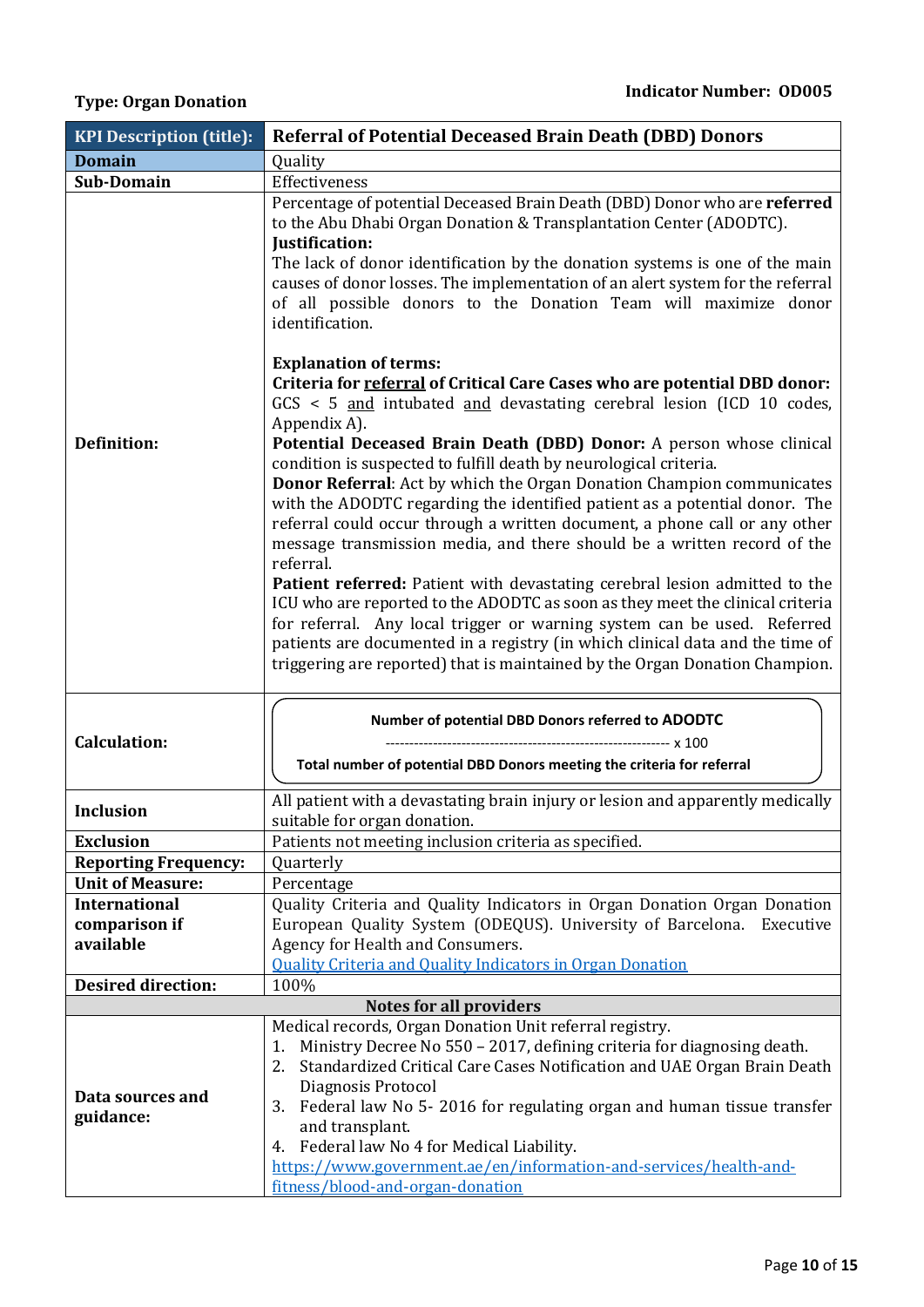<span id="page-10-0"></span>

| <b>KPI Description</b><br>(title): | <b>Patient Family Consent</b>                                                                                                                                                                                                                                                                                                                                                                                                                                                                                                                                                                                                                                                                                                                                                                                                                                                                                                                                                                                                                                                                                                                                                                                                                                                                                                                                                                                                                                                                                                                                                                                                                                           |  |  |  |
|------------------------------------|-------------------------------------------------------------------------------------------------------------------------------------------------------------------------------------------------------------------------------------------------------------------------------------------------------------------------------------------------------------------------------------------------------------------------------------------------------------------------------------------------------------------------------------------------------------------------------------------------------------------------------------------------------------------------------------------------------------------------------------------------------------------------------------------------------------------------------------------------------------------------------------------------------------------------------------------------------------------------------------------------------------------------------------------------------------------------------------------------------------------------------------------------------------------------------------------------------------------------------------------------------------------------------------------------------------------------------------------------------------------------------------------------------------------------------------------------------------------------------------------------------------------------------------------------------------------------------------------------------------------------------------------------------------------------|--|--|--|
| <b>Domain</b>                      | Quality                                                                                                                                                                                                                                                                                                                                                                                                                                                                                                                                                                                                                                                                                                                                                                                                                                                                                                                                                                                                                                                                                                                                                                                                                                                                                                                                                                                                                                                                                                                                                                                                                                                                 |  |  |  |
| Sub-Domain                         | Effectiveness                                                                                                                                                                                                                                                                                                                                                                                                                                                                                                                                                                                                                                                                                                                                                                                                                                                                                                                                                                                                                                                                                                                                                                                                                                                                                                                                                                                                                                                                                                                                                                                                                                                           |  |  |  |
| <b>Definition:</b>                 | Percentage of potential donors for whom any family member has been<br>interviewed and they have no opposition after interview.<br>Justification:<br>Family opposition to donation is one of the major causes of loss of donors in<br>countries with presumed consent legislation (opt-out). The comparison of the<br>local consent index with the national index may be useful in identifying local<br>problems of personal attention to the patients' relatives and of the coordinators'<br>social skills.<br><b>Explanation of terms:</b><br>Family member: As per the Federal law No 5-2016 for regulating organ<br>and human tissue transfer and transplant.<br>Number of families interviewed: donor cases in which the relatives are<br>interviewed in order to obtain consent to donation. If several interviews<br>are conducted for the same donor, these are counted as one case.<br><b>Number of no oppositions:</b> Number of cases (donors) in which family<br>$\bullet$<br>members do not show oppositions or lack of consent to donation.<br>Breaking Bad News: Breaking bad news is a complex task that causes anxiety and<br>discomfort for the person who is delivering it, and leaves an indelible memory in<br>the mind of the person who receives it. Death by neurological criteria is<br>communicated by the physicians in charge of the Potential Deceased Brain Death<br>(DBD) Donor, followed by the family approach for organ donation conducted by<br>the authorized interviewer.<br>Interviewer: physician or healthcare professional who is authorized by Abu<br>Dhabi Organ Donation & Transplantation Center (ADODTC) to conduct family |  |  |  |
| <b>Calculation:</b>                | approach for organ donation.<br><b>Number of no oppositions</b><br><b>Number of families interviewed</b>                                                                                                                                                                                                                                                                                                                                                                                                                                                                                                                                                                                                                                                                                                                                                                                                                                                                                                                                                                                                                                                                                                                                                                                                                                                                                                                                                                                                                                                                                                                                                                |  |  |  |
| <b>Inclusion</b>                   | All potential donors for whom any family member has been interviewed.                                                                                                                                                                                                                                                                                                                                                                                                                                                                                                                                                                                                                                                                                                                                                                                                                                                                                                                                                                                                                                                                                                                                                                                                                                                                                                                                                                                                                                                                                                                                                                                                   |  |  |  |
| <b>Exclusion</b>                   | Not meeting the inclusion criteria above.                                                                                                                                                                                                                                                                                                                                                                                                                                                                                                                                                                                                                                                                                                                                                                                                                                                                                                                                                                                                                                                                                                                                                                                                                                                                                                                                                                                                                                                                                                                                                                                                                               |  |  |  |
| <b>Reporting</b><br>Frequency:     | Quarterly                                                                                                                                                                                                                                                                                                                                                                                                                                                                                                                                                                                                                                                                                                                                                                                                                                                                                                                                                                                                                                                                                                                                                                                                                                                                                                                                                                                                                                                                                                                                                                                                                                                               |  |  |  |
| <b>Unit of Measure:</b>            | Percentage                                                                                                                                                                                                                                                                                                                                                                                                                                                                                                                                                                                                                                                                                                                                                                                                                                                                                                                                                                                                                                                                                                                                                                                                                                                                                                                                                                                                                                                                                                                                                                                                                                                              |  |  |  |
| <b>International</b>               | Quality Criteria and Quality Indicators in Organ Donation Organ Donation                                                                                                                                                                                                                                                                                                                                                                                                                                                                                                                                                                                                                                                                                                                                                                                                                                                                                                                                                                                                                                                                                                                                                                                                                                                                                                                                                                                                                                                                                                                                                                                                |  |  |  |
| comparison if                      | European Quality System (ODEQUS). University of Barcelona. Executive Agency                                                                                                                                                                                                                                                                                                                                                                                                                                                                                                                                                                                                                                                                                                                                                                                                                                                                                                                                                                                                                                                                                                                                                                                                                                                                                                                                                                                                                                                                                                                                                                                             |  |  |  |
| available                          | for Health and Consumers.                                                                                                                                                                                                                                                                                                                                                                                                                                                                                                                                                                                                                                                                                                                                                                                                                                                                                                                                                                                                                                                                                                                                                                                                                                                                                                                                                                                                                                                                                                                                                                                                                                               |  |  |  |
|                                    | <b>Quality Criteria and Quality Indicators in Organ Donation</b>                                                                                                                                                                                                                                                                                                                                                                                                                                                                                                                                                                                                                                                                                                                                                                                                                                                                                                                                                                                                                                                                                                                                                                                                                                                                                                                                                                                                                                                                                                                                                                                                        |  |  |  |
| <b>Desired direction:</b>          | Not less than 50%                                                                                                                                                                                                                                                                                                                                                                                                                                                                                                                                                                                                                                                                                                                                                                                                                                                                                                                                                                                                                                                                                                                                                                                                                                                                                                                                                                                                                                                                                                                                                                                                                                                       |  |  |  |
|                                    | <b>Notes for all providers</b>                                                                                                                                                                                                                                                                                                                                                                                                                                                                                                                                                                                                                                                                                                                                                                                                                                                                                                                                                                                                                                                                                                                                                                                                                                                                                                                                                                                                                                                                                                                                                                                                                                          |  |  |  |
| Data sources and<br>guidance:      | <b>Donation Team Records.</b><br>Ministry Decree No 550 - 2017, defining criteria for diagnosing death.<br>1.<br>Standardized Critical Care Cases Notification and UAE Organ Brain Death<br>2.<br>Diagnosis Protocol<br>Federal law No 5-2016 for regulating organ and human tissue transfer and<br>3.<br>transplant.<br>4. Federal law No 4 for Medical Liability.<br>https://www.government.ae/en/information-and-services/health-and-<br>fitness/blood-and-organ-donation                                                                                                                                                                                                                                                                                                                                                                                                                                                                                                                                                                                                                                                                                                                                                                                                                                                                                                                                                                                                                                                                                                                                                                                            |  |  |  |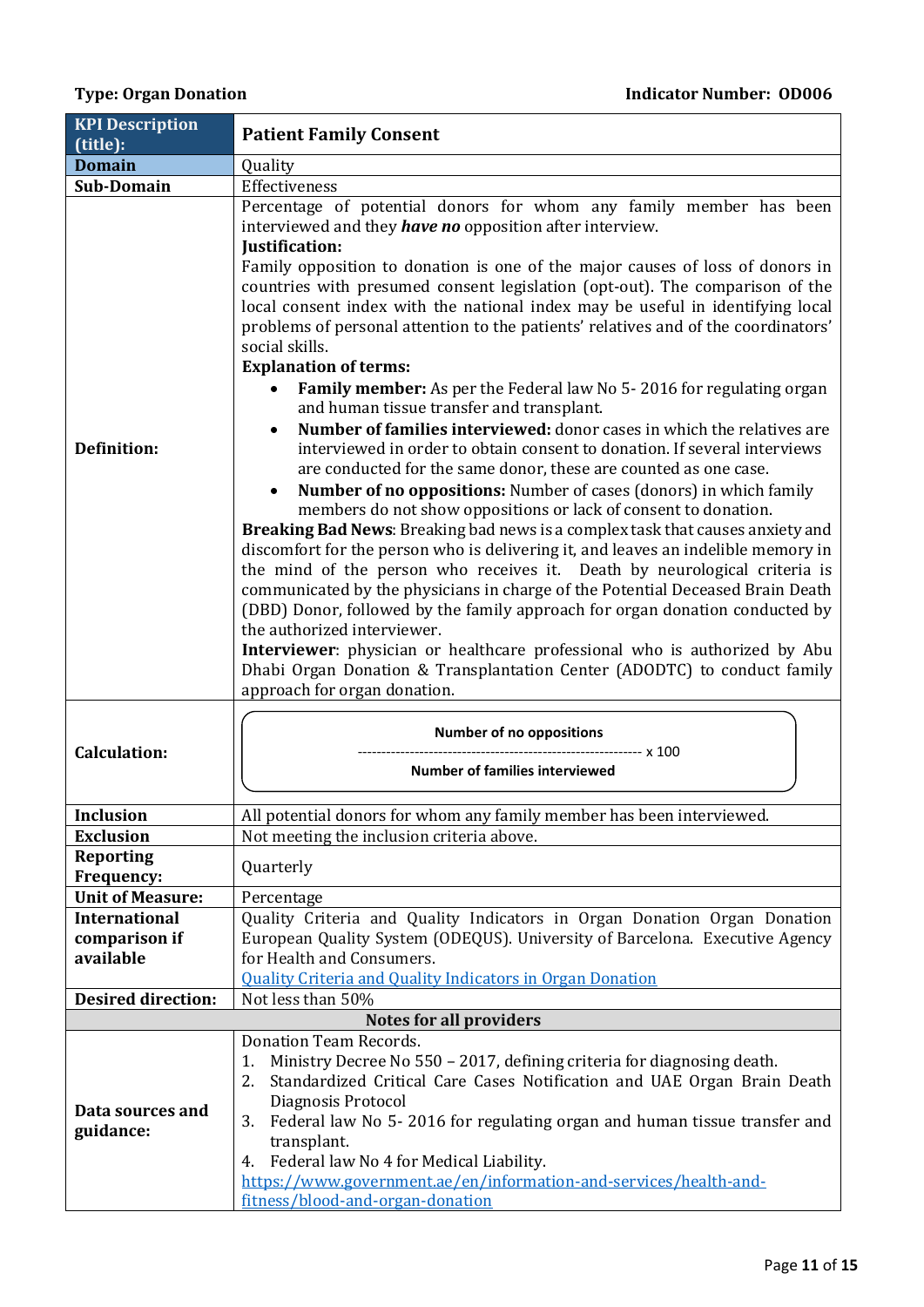### **Appendix A-ICD- 10 Codes**

Deaths with Acute Cerebral lesion

## <span id="page-11-0"></span>**Appendix A-ICD- 10 - Deaths with Acute Cerebral lesion**

|               | S06.1X7A | Traumatic cerebral edema with loss of consciousness of any<br>duration with death due to brain injury prior to regaining<br>consciousness, initial encounter                           |
|---------------|----------|----------------------------------------------------------------------------------------------------------------------------------------------------------------------------------------|
|               | S06.1X8A | Traumatic cerebral edema with loss of consciousness of any<br>duration with death due to other cause prior to regaining<br>consciousness, initial encounter                            |
|               | S06.2X7A | Diffuse traumatic brain injury with loss of consciousness of any<br>duration with death due to brain injury prior to regaining<br>consciousness, initial encounter                     |
|               | S06.2X8A | Diffuse traumatic brain injury with loss of consciousness of any<br>duration with death due to other cause prior to regaining<br>consciousness, initial encounter                      |
|               | S06.307A | Unspecified focal traumatic brain injury with loss of<br>consciousness of any duration with death due to brain injury<br>prior to regaining consciousness, initial encounter           |
|               | S06.308A | Unspecified focal traumatic brain injury with loss of<br>consciousness of any duration with death due to other cause<br>prior to regaining consciousness, initial encounter            |
| <b>Trauma</b> | S06.317A | Contusion and laceration of right cerebrum with loss of<br>consciousness of any duration with death due to brain injury<br>prior to regaining consciousness, initial encounter         |
|               | S06.318A | Contusion and laceration of right cerebrum with loss of<br>consciousness of any duration with death due to other cause<br>prior to regaining consciousness, initial encounter          |
|               | S06.327A | Contusion and laceration of left cerebrum with loss of<br>consciousness of any duration with death due to brain injury<br>prior to regaining consciousness, initial encounter          |
|               | S06.328A | Contusion and laceration of left cerebrum with loss of<br>consciousness of any duration with death due to other cause<br>prior to regaining consciousness, initial encounter           |
|               | S06.337A | Contusion and laceration of cerebrum, unspecified, with loss of<br>consciousness of any duration with death due to brain injury<br>prior to regaining consciousness, initial encounter |
|               | S06.338A | Contusion and laceration of cerebrum, unspecified, with loss of<br>consciousness of any duration with death due to other cause<br>prior to regaining consciousness, initial encounter  |
|               | S06.347A | Traumatic hemorrhage of right cerebrum with loss of<br>consciousness of any duration with death due to brain injury<br>prior to regaining consciousness, initial encounter             |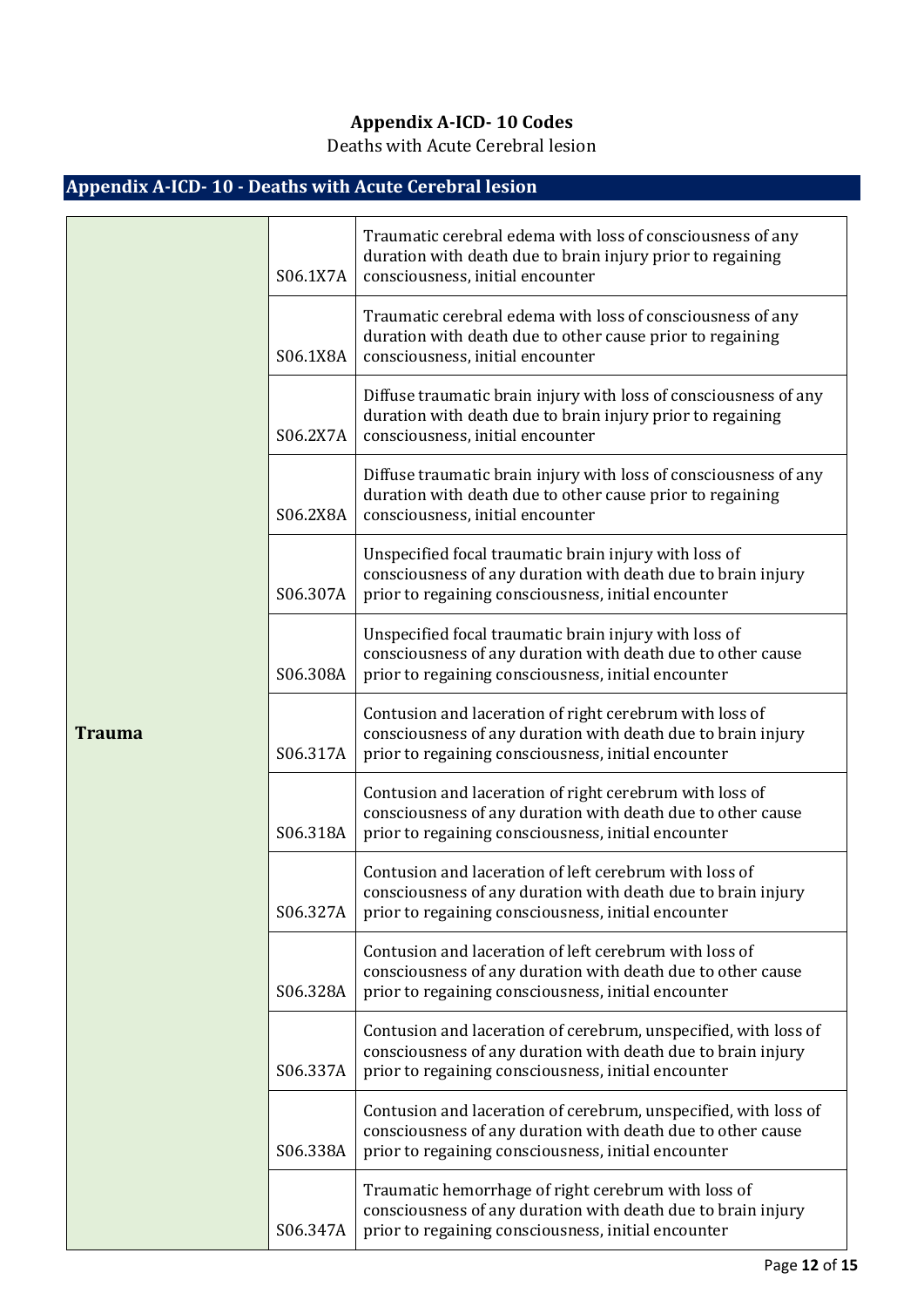| S06.348A | Traumatic hemorrhage of right cerebrum with loss of<br>consciousness of any duration with death due to other cause<br>prior to regaining consciousness, initial encounter               |
|----------|-----------------------------------------------------------------------------------------------------------------------------------------------------------------------------------------|
| S06.357A | Traumatic hemorrhage of left cerebrum with loss of<br>consciousness of any duration with death due to brain injury<br>prior to regaining consciousness, initial encounter               |
| S06.358A | Traumatic hemorrhage of left cerebrum with loss of<br>consciousness of any duration with death due to other cause<br>prior to regaining consciousness, initial encounter                |
| S06.367A | Traumatic hemorrhage of cerebrum, unspecified, with loss of<br>consciousness of any duration with death due to brain injury<br>prior to regaining consciousness, initial encounter      |
| S06.368A | Traumatic hemorrhage of cerebrum, unspecified, with loss of<br>consciousness of any duration with death due to other cause<br>prior to regaining consciousness, initial encounter       |
| S06377A  | Contusion, laceration, and hemorrhage of cerebellum with loss of<br>consciousness of any duration with death due to brain injury<br>prior to regaining consciousness, initial encounter |
| S06.378A | Contusion, laceration, and hemorrhage of cerebellum with loss of<br>consciousness of any duration with death due to other cause<br>prior to regaining consciousness, initial encounter  |
| S06.387A | Contusion, laceration, and hemorrhage of brainstem with loss of<br>consciousness of any duration with death due to brain injury<br>prior to regaining consciousness, initial encounter  |
| S06.388A | Contusion, laceration, and hemorrhage of brainstem with loss of<br>consciousness of any duration with death due to other cause<br>prior to regaining consciousness, initial encounter   |
| S06.4X7A | Epidural hemorrhage with loss of consciousness of any duration<br>with death due to brain injury prior to regaining consciousness,<br>initial encounter                                 |
| S06.4X8A | Epidural hemorrhage with loss of consciousness of any duration<br>with death due to other causes prior to regaining consciousness,<br>initial encounter                                 |
| S06.5X7A | Traumatic subdural hemorrhage with loss of consciousness of<br>any duration with death due to brain injury before regaining<br>consciousness, initial encounter                         |
| S06.5X8A | Traumatic subdural hemorrhage with loss of consciousness of<br>any duration with death due to other cause before regaining<br>consciousness, initial encounter                          |
| S06.6X7A | Traumatic subarachnoid hemorrhage with loss of consciousness<br>of any duration with death due to brain injury prior to regaining<br>consciousness, initial encounter                   |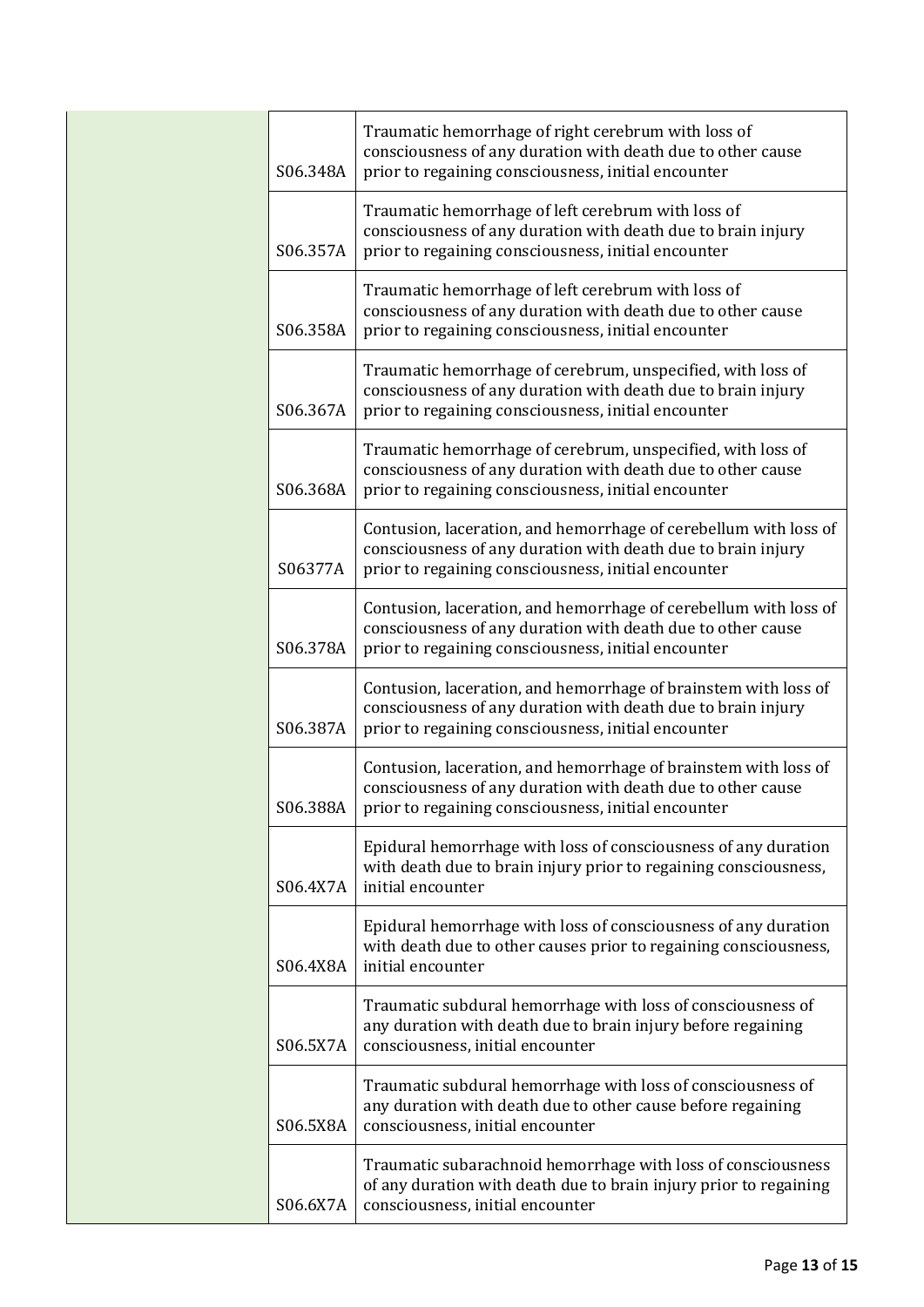|                                     | S06.6X8A | Traumatic subarachnoid hemorrhage with loss of consciousness<br>of any duration with death due to other cause prior to regaining<br>consciousness, initial encounter                                                           |
|-------------------------------------|----------|--------------------------------------------------------------------------------------------------------------------------------------------------------------------------------------------------------------------------------|
|                                     | S06.817A | Injury of right internal carotid artery, intracranial portion, not<br>elsewhere classified with loss of consciousness of any duration<br>with death due to brain injury prior to regaining consciousness,<br>initial encounter |
|                                     | S06.818A | Injury of right internal carotid artery, intracranial portion, not<br>elsewhere classified with loss of consciousness of any duration<br>with death due to other cause prior to regaining consciousness,<br>initial encounter  |
|                                     | S06.827A | Injury of left internal carotid artery, intracranial portion, not<br>elsewhere classified with loss of consciousness of any duration<br>with death due to brain injury prior to regaining consciousness,<br>initial encounter  |
|                                     | S06.828A | Injury of left internal carotid artery, intracranial portion, not<br>elsewhere classified with loss of consciousness of any duration<br>with death due to other cause prior to regaining consciousness,<br>initial encounter   |
|                                     | S06.897A | Other specified intracranial injury with loss of consciousness of<br>any duration with death due to brain injury prior to regaining<br>consciousness, initial encounter                                                        |
|                                     | S06.898A | Other specified intracranial injury with loss of consciousness of<br>any duration with death due to other cause prior to regaining<br>consciousness, initial encounter                                                         |
|                                     | S06.9X7A | Unspecified intracranial injury with loss of consciousness of any<br>duration with death due to brain injury prior to regaining<br>consciousness, initial encounter                                                            |
|                                     | S06.9X8A | Unspecified intracranial injury with loss of consciousness of any<br>duration with death due to other cause prior to regaining<br>consciousness, initial encounter                                                             |
|                                     | $I60*$   | Subarachnoid Hemorrhage                                                                                                                                                                                                        |
|                                     | $I61*$   | Intracranial Hemorrhage                                                                                                                                                                                                        |
| Cerebrovascular<br><b>Accidents</b> | $I62*$   | Other Non-Traumatic Intracranial Hemorrhage                                                                                                                                                                                    |
|                                     | I63#     | <b>Cerebral Infarction</b>                                                                                                                                                                                                     |
|                                     | I65#     | Occlusion And Stenosis Of Precerebral Arteries                                                                                                                                                                                 |
|                                     | 166#     | Occlusion And Stenosis Of Cerebral Arteries                                                                                                                                                                                    |
|                                     | I67.9    | <b>Unspecified Cerebrovascular Accident</b>                                                                                                                                                                                    |
| <b>Cerebral Damage</b>              | G93.1    | <b>Anoxic Brain Damage</b>                                                                                                                                                                                                     |